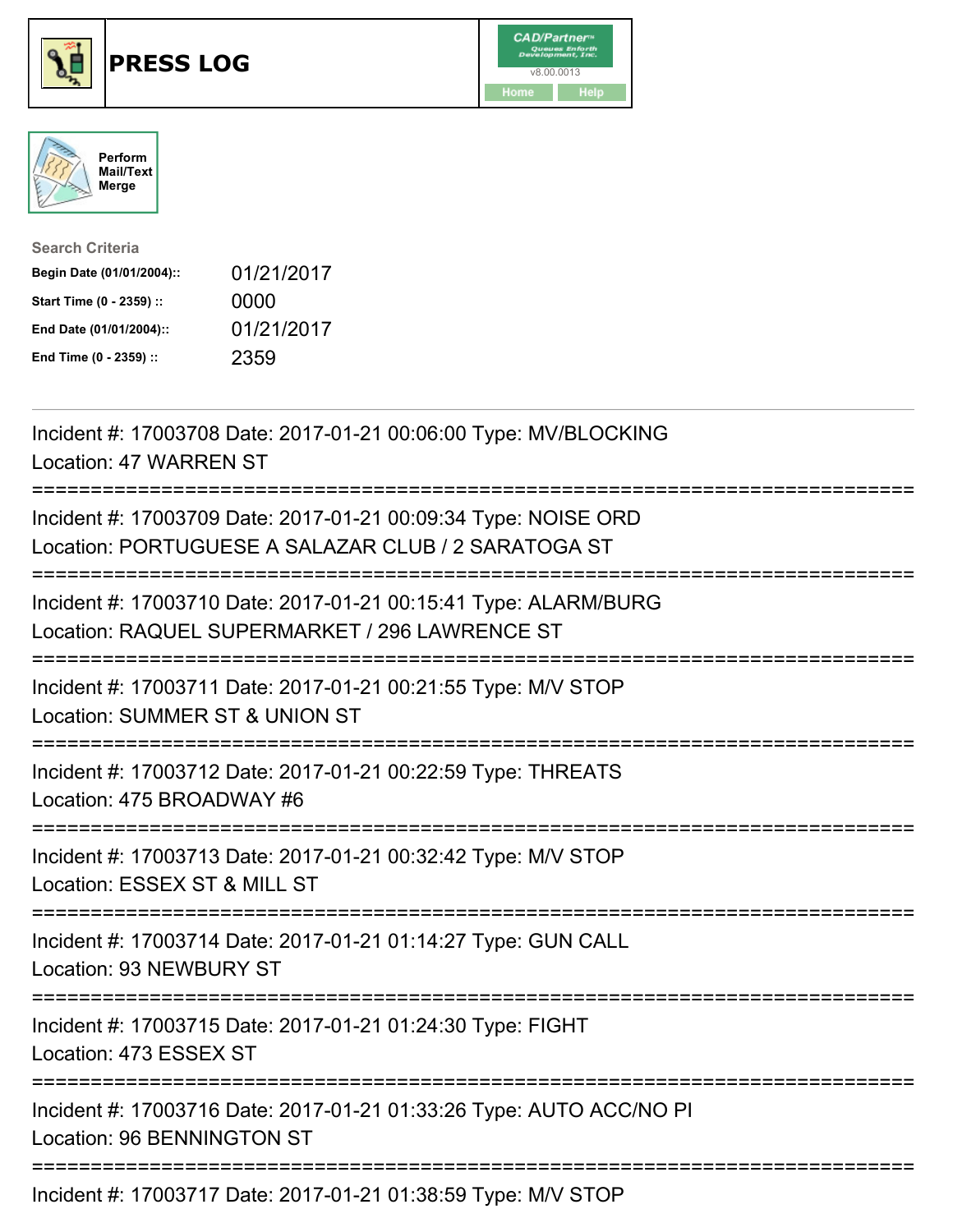| Location: CANAL ST & UNION ST                                                                                                  |
|--------------------------------------------------------------------------------------------------------------------------------|
| :=======================<br>Incident #: 17003718 Date: 2017-01-21 01:42:27 Type: LARCENY/MV/PAST<br>Location: 469 HAMPSHIRE ST |
| Incident #: 17003719 Date: 2017-01-21 01:49:58 Type: SHOTS FIRED<br><b>Location: WALNUT</b>                                    |
| Incident #: 17003721 Date: 2017-01-21 01:51:02 Type: STOL/MV/PAS<br>Location: 153 UNION ST                                     |
| Incident #: 17003720 Date: 2017-01-21 01:51:24 Type: M/V STOP<br>Location: GROTON ST & S BROADWAY                              |
| Incident #: 17003722 Date: 2017-01-21 02:07:43 Type: M/V STOP<br>Location: ESSEX ST & NEWBURY ST                               |
| Incident #: 17003724 Date: 2017-01-21 02:08:39 Type: MAL DAMAGE<br><b>Location: 35 BENNINGTON ST</b>                           |
| Incident #: 17003723 Date: 2017-01-21 02:09:39 Type: LOUD NOISE<br>Location: 25 HANCOCK ST                                     |
| Incident #: 17003725 Date: 2017-01-21 02:12:25 Type: DOMESTIC/PROG<br>Location: 90 PARK ST #REAR                               |
| Incident #: 17003726 Date: 2017-01-21 02:18:25 Type: M/V STOP<br>Location: 50 BROADWAY                                         |
| Incident #: 17003727 Date: 2017-01-21 02:24:12 Type: M/V STOP<br>Location: HAWLEY ST & S BROADWAY                              |
| Incident #: 17003728 Date: 2017-01-21 02:25:34 Type: DISTURBANCE<br><b>Location: MONMOUTH ST</b>                               |
| Incident #: 17003730 Date: 2017-01-21 02:39:26 Type: LARCENY/ATTMEPT<br>Location: 1 KATHERINE ST FL 1                          |
| Incident #: 17003729 Date: 2017-01-21 02:39:54 Type: DISTURBANCE<br>Location: SAM'S FOOD STORE / 389 BROADWAY                  |
| Incident #: 17003731 Date: 2017-01-21 02:42:45 Type: A&B PAST                                                                  |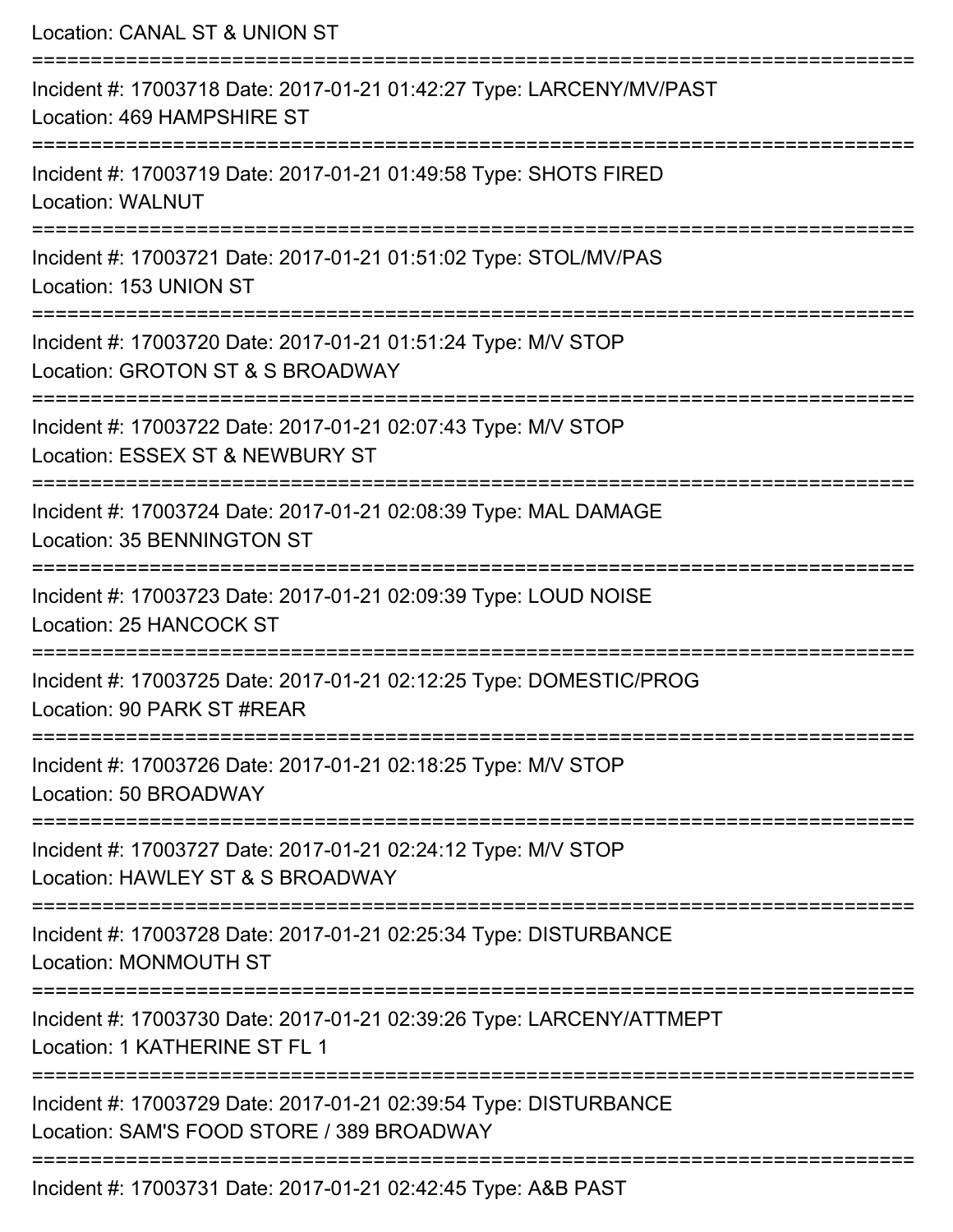| Incident #: 17003732 Date: 2017-01-21 02:47:26 Type: DOMESTIC/PROG<br>Location: COMMON ST & LAWRENCE ST                                                      |
|--------------------------------------------------------------------------------------------------------------------------------------------------------------|
| Incident #: 17003733 Date: 2017-01-21 02:56:33 Type: AUTO ACC/NO PI<br>Location: S BROADWAY & SALEM ST                                                       |
| Incident #: 17003734 Date: 2017-01-21 02:57:08 Type: NOISE ORD<br>Location: 18 CUSTER ST                                                                     |
| Incident #: 17003735 Date: 2017-01-21 03:01:46 Type: M/V STOP<br>Location: CANAL ST & MILL ST                                                                |
| Incident #: 17003736 Date: 2017-01-21 03:20:21 Type: EXTRA SURVEIL<br>Location: 262 HAMPSHIRE ST                                                             |
| Incident #: 17003737 Date: 2017-01-21 03:23:45 Type: NOISE ORD<br>Location: 57 BROOK ST FL 1                                                                 |
| Incident #: 17003739 Date: 2017-01-21 03:28:08 Type: ALARMS<br>Location: 178 LAWRENCE ST                                                                     |
| Incident #: 17003738 Date: 2017-01-21 03:28:28 Type: NOISE ORD<br>Location: 23 BOWDOIN ST FL 1                                                               |
| Incident #: 17003740 Date: 2017-01-21 03:47:16 Type: B&E/PROG<br>Location: 1 TREMONT ST #8                                                                   |
| Incident #: 17003741 Date: 2017-01-21 04:14:49 Type: M/V STOP<br>Location: 228 PARK ST                                                                       |
| Incident #: 17003742 Date: 2017-01-21 04:29:33 Type: EXTRA SURVEIL<br>Location: DIAMOND ST                                                                   |
| Incident #: 17003743 Date: 2017-01-21 04:37:23 Type: M/V STOP<br>Location: WINTHROP & N PARISH                                                               |
| -------------------------------<br>------------------------<br>Incident #: 17003744 Date: 2017-01-21 04:56:06 Type: TOW/REPOSSED<br>Location: 56 JENNINGS ST |
| Incident #: 17003745 Date: 2017-01-21 05:06:37 Type: AUTO ACC/UNK PI                                                                                         |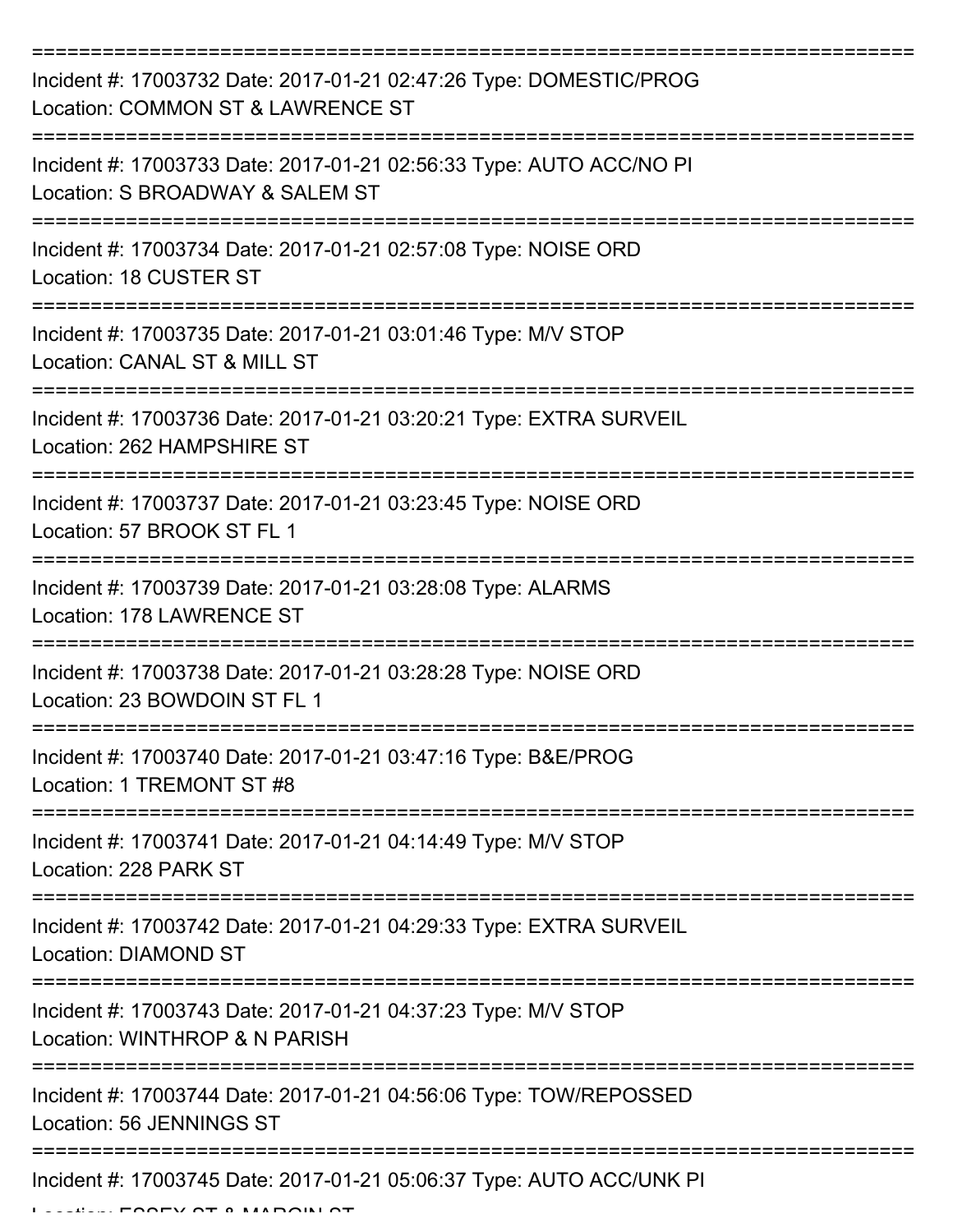| Incident #: 17003746 Date: 2017-01-21 05:07:00 Type: HIT & RUN M/V<br>Location: SAM'S FOOD STORE / 389 BROADWAY |
|-----------------------------------------------------------------------------------------------------------------|
| Incident #: 17003747 Date: 2017-01-21 05:37:56 Type: MAN DOWN<br>Location: WEST ST PARK                         |
| Incident #: 17003748 Date: 2017-01-21 05:51:18 Type: ALARMS<br>Location: 435 WINTHROP AV                        |
| Incident #: 17003749 Date: 2017-01-21 06:13:13 Type: CK WELL BEING<br>Location: 1 FOREST ST                     |
| Incident #: 17003750 Date: 2017-01-21 06:25:15 Type: SUS PERS/MV<br>Location: 10 ALDER ST                       |
| Incident #: 17003751 Date: 2017-01-21 06:40:15 Type: BUILDING CHK<br>Location: 284 S BROADWAY                   |
| Incident #: 17003752 Date: 2017-01-21 07:00:55 Type: ALARMS<br>Location: 280 MERRIMACK ST                       |
| Incident #: 17003753 Date: 2017-01-21 07:05:12 Type: ALARMS<br>Location: 133 S UNION ST                         |
| Incident #: 17003754 Date: 2017-01-21 07:21:20 Type: M/V STOP<br>Location: MERRIMACK ST & PARKER ST             |
| Incident #: 17003755 Date: 2017-01-21 07:42:51 Type: M/V STOP<br>Location: PARK ST & SPRUCE ST                  |
| Incident #: 17003756 Date: 2017-01-21 07:43:33 Type: DISTURBANCE<br>Location: 112 MARSTON ST #115               |
| Incident #: 17003757 Date: 2017-01-21 07:53:42 Type: UNWANTEDGUEST<br>Location: HONDA / 6 COMMONWEALTH DR       |
| Incident #: 17003758 Date: 2017-01-21 07:55:12 Type: MV/BLOCKING<br>Location: 40 CAMBRIDGE ST                   |
| Incident #: 17003759 Date: 2017-01-21 07:58:16 Type: E911 HANGUP                                                |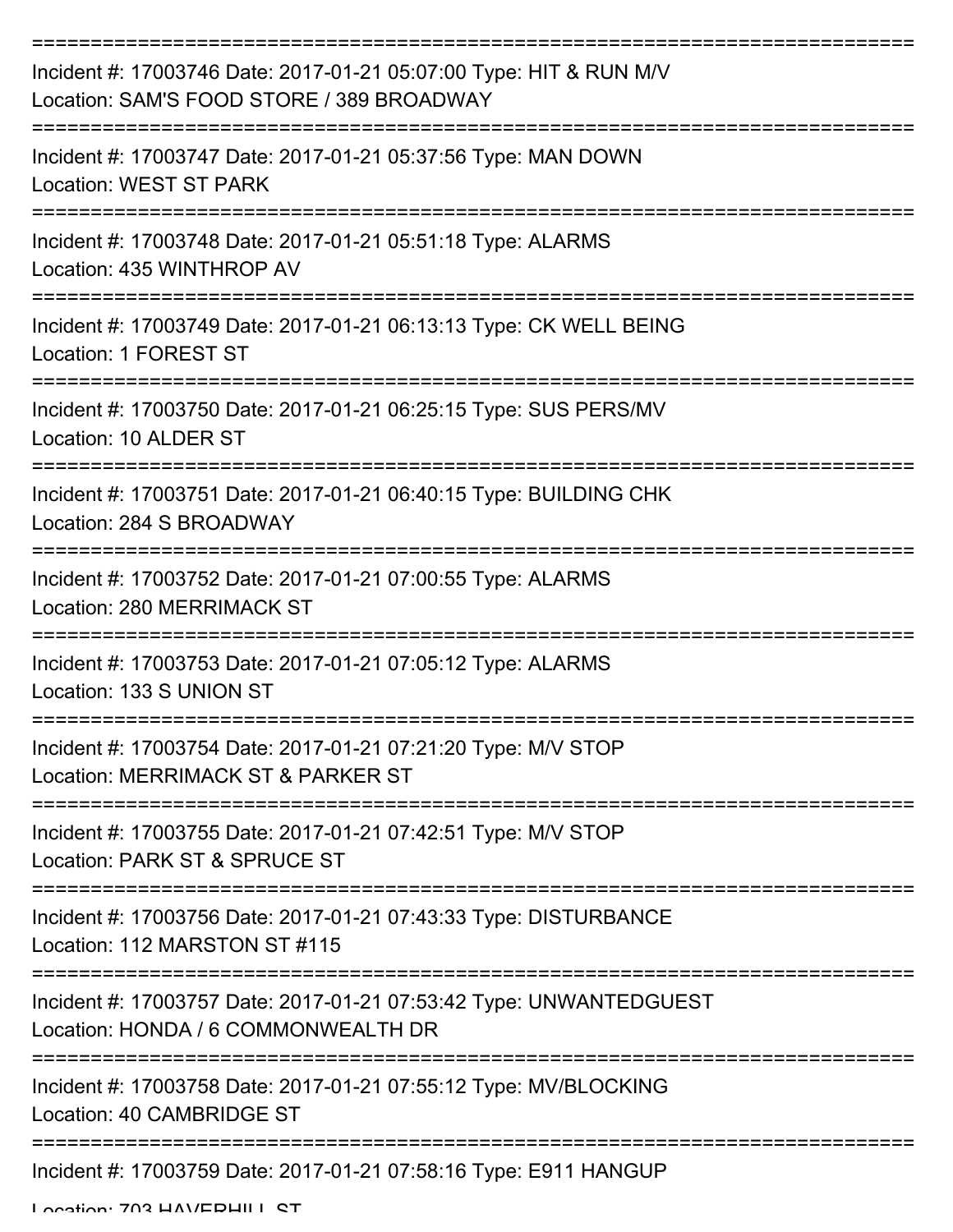| Incident #: 17003760 Date: 2017-01-21 08:17:24 Type: A&B PAST<br>Location: 50 COMMON ST #2           |
|------------------------------------------------------------------------------------------------------|
| Incident #: 17003761 Date: 2017-01-21 08:26:52 Type: M/V STOP<br>Location: MERRIMACK ST & S BROADWAY |
| Incident #: 17003762 Date: 2017-01-21 09:33:41 Type: TOW/REPOSSED<br>Location: 8 LOGAN ST #1         |
| Incident #: 17003763 Date: 2017-01-21 10:00:21 Type: IDENTITY THEFT<br>Location: 47 TREMONT ST #3    |
| Incident #: 17003764 Date: 2017-01-21 10:09:49 Type: M/V STOP<br>Location: AMES ST & WATER ST        |
| Incident #: 17003765 Date: 2017-01-21 10:21:34 Type: DRUG VIO<br>Location: 23 HAWLEY ST              |
| Incident #: 17003766 Date: 2017-01-21 10:23:16 Type: M/V STOP<br>Location: 20 MELROSE ST             |
| Incident #: 17003767 Date: 2017-01-21 10:29:29 Type: M/V STOP<br>Location: 269 BROADWAY              |
| Incident #: 17003768 Date: 2017-01-21 10:31:08 Type: M/V STOP<br>Location: 74 E HAVERHILL ST         |
| Incident #: 17003769 Date: 2017-01-21 10:35:01 Type: M/V STOP<br>Location: 342 BROADWAY              |
| Incident #: 17003770 Date: 2017-01-21 10:39:13 Type: M/V STOP<br>Location: 406 BROADWAY              |
| Incident #: 17003771 Date: 2017-01-21 10:42:23 Type: M/V STOP<br>Location: 359 BROADWAY              |
| Incident #: 17003772 Date: 2017-01-21 10:43:57 Type: DRUG VIO<br>Location: 77 HIGH ST                |
| Incident #: 17003774 Date: 2017-01-21 10:46:29 Type: DOMESTIC/PROG<br>Location: 5B PROVIDENCE ST     |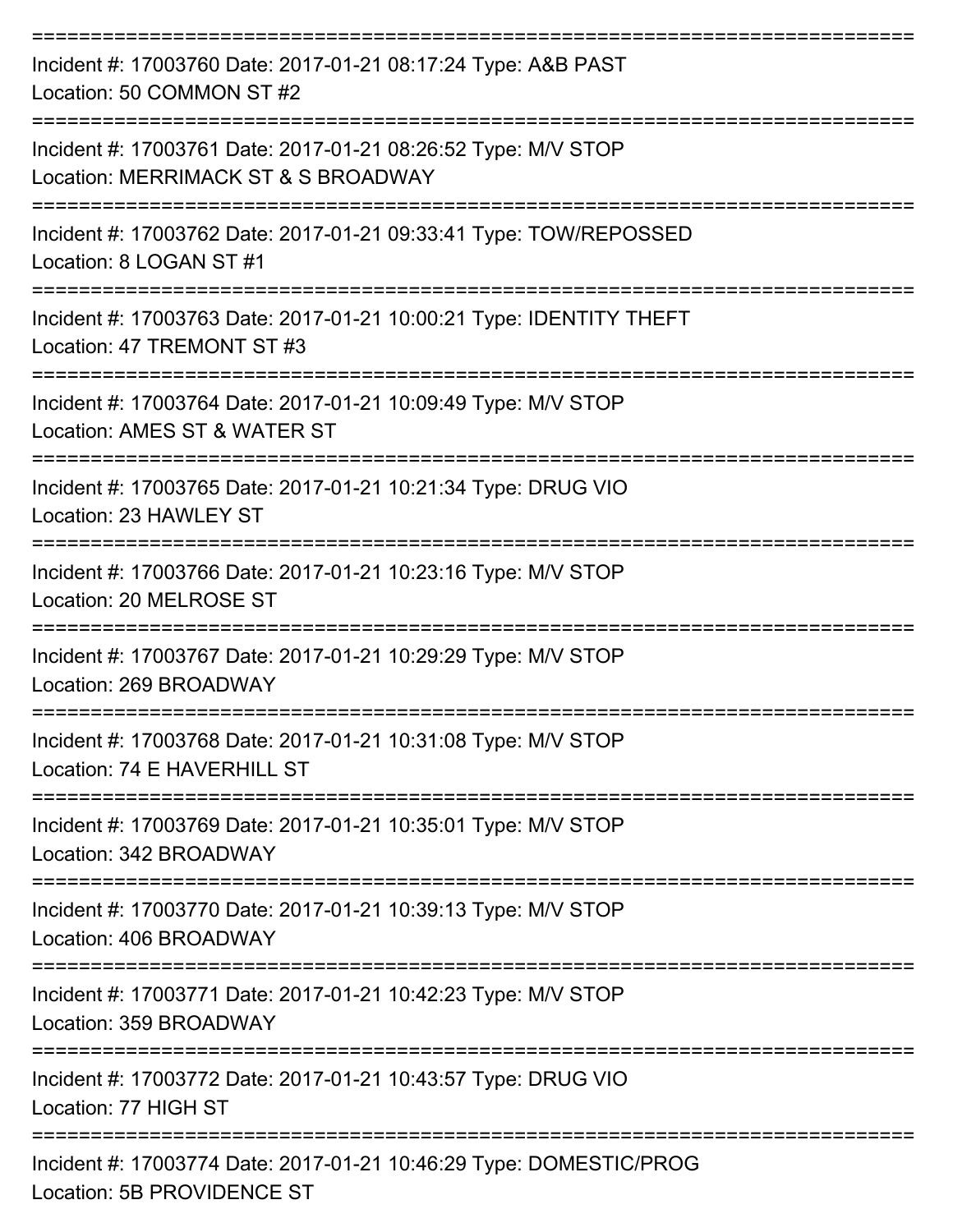Incident #: 17003773 Date: 2017-01-21 10:47:00 Type: SPECIAL CHECK Location: 54 FOREST =========================================================================== Incident #: 17003775 Date: 2017-01-21 10:47:02 Type: ANIMAL COMPL Location: 335 MERRIMACK ST FL 2NDFL =========================================================================== Incident #: 17003776 Date: 2017-01-21 10:49:47 Type: ALARM/BURG Location: DIKEMAN WELDING / 85 BLANCHARD ST =========================================================================== Incident #: 17003777 Date: 2017-01-21 10:50:37 Type: HIT & RUN M/V Location: LEXINGTON ST =========================================================================== Incident #: 17003778 Date: 2017-01-21 10:55:41 Type: MEDIC SUPPORT Location: 52 MANCHESTER ST FL 2ND =========================================================================== Incident #: 17003779 Date: 2017-01-21 10:59:06 Type: M/V STOP Location: 21 BELLEVUE ST =========================================================================== Incident #: 17003780 Date: 2017-01-21 11:00:36 Type: M/V STOP Location: BROADWAY & TREMONT ST =========================================================================== Incident #: 17003781 Date: 2017-01-21 11:06:22 Type: M/V STOP Location: LYNN ST & S UNION ST =========================================================================== Incident #: 17003782 Date: 2017-01-21 11:21:16 Type: NOISE ORD Location: MARKET ST & PARKER ST =========================================================================== Incident #: 17003784 Date: 2017-01-21 11:23:06 Type: LOST PROPERTY Location: 7 BLAKELIN ST =========================================================================== Incident #: 17003783 Date: 2017-01-21 11:25:37 Type: M/V STOP Location: S BROADWAY & SALEM ST =========================================================================== Incident #: 17003785 Date: 2017-01-21 11:32:04 Type: SUS PERS/MV Location: 443 BROADWAY =========================================================================== Incident #: 17003786 Date: 2017-01-21 11:47:07 Type: DOMESTIC/PROG Location: 197 MT VERNON ST =========================================================================== Incident #: 17003787 Date: 2017-01-21 11:52:32 Type: M/V STOP Location: BROADWAY & LOWELL ST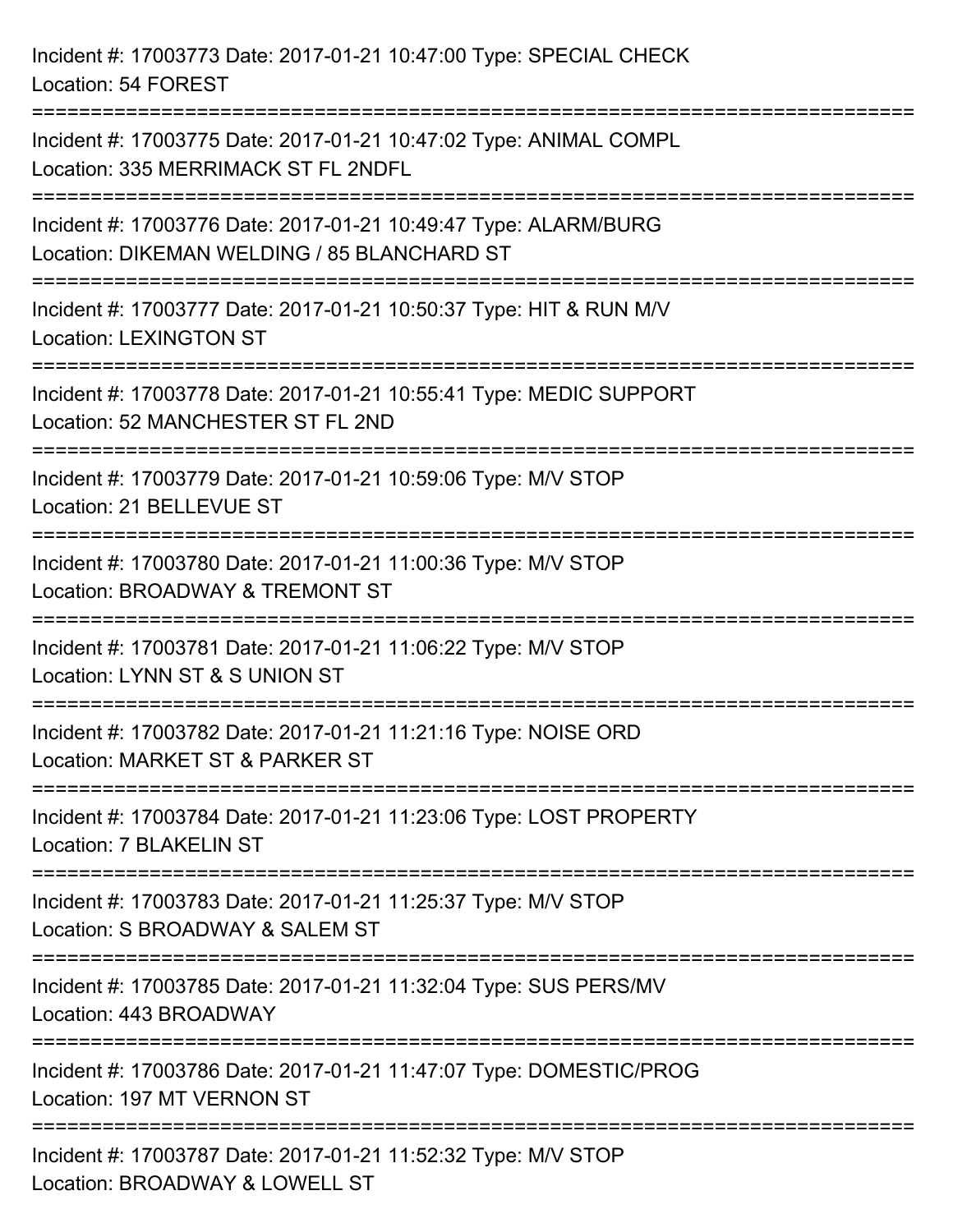| Incident #: 17003788 Date: 2017-01-21 11:53:01 Type: M/V STOP<br>Location: BROADWAY & CONCORD ST                                      |
|---------------------------------------------------------------------------------------------------------------------------------------|
| Incident #: 17003791 Date: 2017-01-21 11:53:26 Type: FIGHT<br>Location: 70 N PARISH RD                                                |
| Incident #: 17003789 Date: 2017-01-21 11:53:34 Type: M/V STOP<br>Location: BRADFORD ST & FRANKLIN ST<br>============================= |
| Incident #: 17003790 Date: 2017-01-21 11:55:59 Type: M/V STOP<br>Location: HAVERHILL ST & MARGIN ST                                   |
| Incident #: 17003792 Date: 2017-01-21 12:07:38 Type: M/V STOP<br>Location: HAVERHILL ST & MIDDLEBURY ST                               |
| Incident #: 17003793 Date: 2017-01-21 12:08:32 Type: M/V STOP<br>Location: APPLETON ST & ESSEX ST                                     |
| Incident #: 17003796 Date: 2017-01-21 12:14:05 Type: HIT & RUN M/V<br>Location: 12 PROSPECT ST                                        |
| Incident #: 17003794 Date: 2017-01-21 12:16:24 Type: M/V STOP<br><b>Location: 11 LAWRENCE ST</b>                                      |
| Incident #: 17003797 Date: 2017-01-21 12:17:14 Type: TRESPASSING<br>Location: 778 ESSEX ST                                            |
| Incident #: 17003795 Date: 2017-01-21 12:17:23 Type: SUS PERS/MV<br>Location: HAVERHILL ST & AMES                                     |
| Incident #: 17003798 Date: 2017-01-21 12:39:02 Type: B&E/PROG<br>Location: PENTUCKETT MEDICAL / 500 MERRIMACK ST                      |
| Incident #: 17003799 Date: 2017-01-21 12:54:22 Type: M/V STOP<br>Location: 602 BROADWAY                                               |
| Incident #: 17003800 Date: 2017-01-21 12:55:13 Type: LIC PLATE STO<br>Location: 495 HAMPSHIRE ST                                      |
| Incident #: 17003801 Date: 2017-01-21 13:02:41 Type: A&B PAST<br>Location: MCDONALDS / 50 BROADWAY                                    |

===========================================================================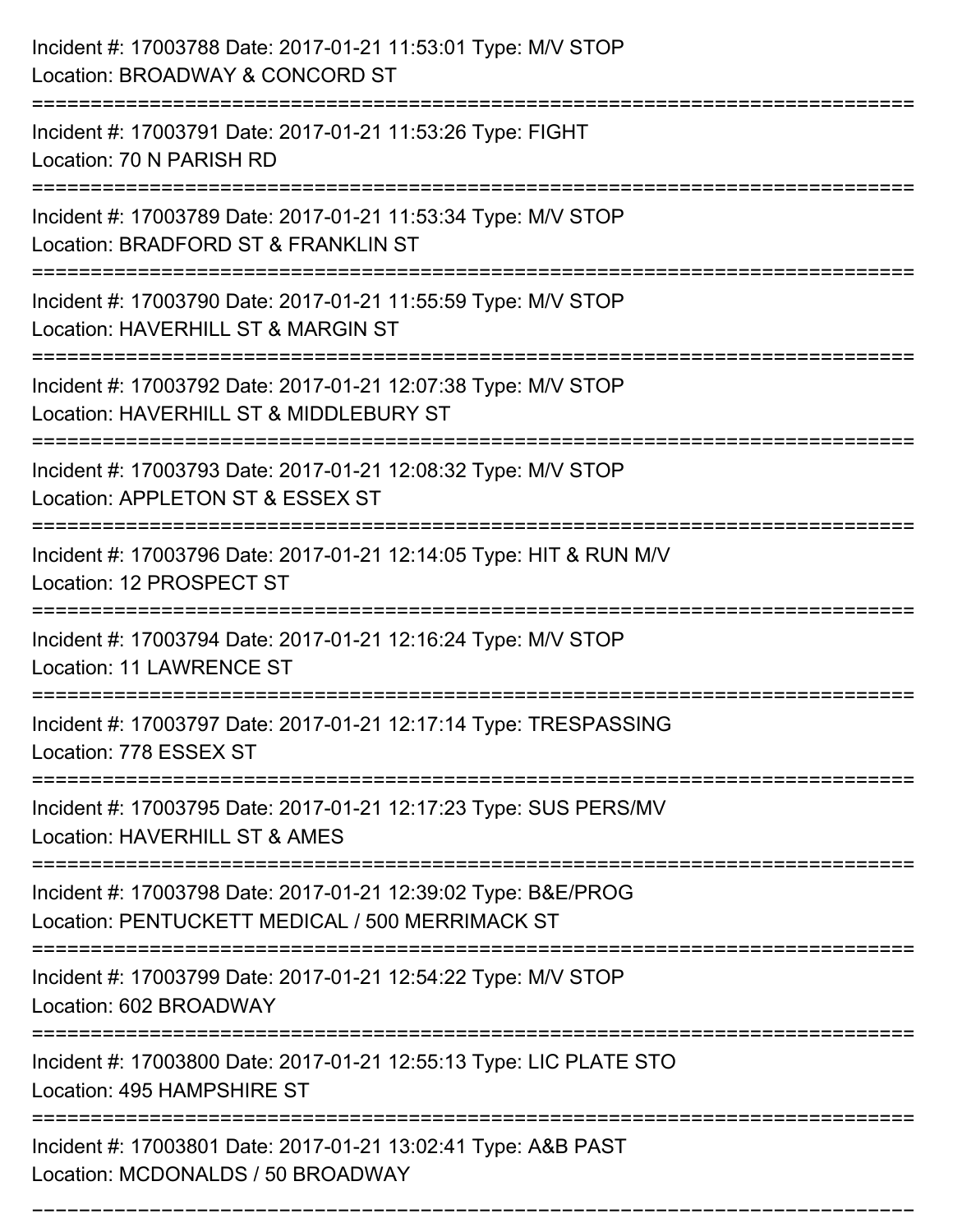| Incident #: 17003802 Date: 2017-01-21 13:04:46 Type: ABAND MV<br>Location: 117 ANDOVER ST                                |
|--------------------------------------------------------------------------------------------------------------------------|
| Incident #: 17003803 Date: 2017-01-21 13:07:30 Type: HIT & RUN M/V<br>Location: 334 LOWELL ST                            |
| Incident #: 17003804 Date: 2017-01-21 13:14:11 Type: GENERAL SERV<br>Location: 90 LOWELL ST                              |
| Incident #: 17003805 Date: 2017-01-21 13:17:37 Type: INVEST CONT<br>Location: 118 MARGIN ST FL 3                         |
| Incident #: 17003806 Date: 2017-01-21 13:20:24 Type: 911 HANG UP<br>Location: 150 E CAMBRIDGE ST<br>==================== |
| Incident #: 17003807 Date: 2017-01-21 13:21:40 Type: UNWANTEDGUEST<br>Location: 169 LAWRENCE ST FL 1STFL                 |
| Incident #: 17003808 Date: 2017-01-21 13:28:11 Type: LIC PLATE STO<br>Location: 239 JACKSON ST                           |
| Incident #: 17003809 Date: 2017-01-21 13:46:08 Type: M/V STOP<br><b>Location: 205 PLEASANT</b>                           |
| Incident #: 17003810 Date: 2017-01-21 13:47:30 Type: M/V STOP<br>Location: BRADFORD ST & BROADWAY                        |
| Incident #: 17003815 Date: 2017-01-21 13:55:02 Type: STOL/MV/PAS<br>Location: 109 UNION ST                               |
| Incident #: 17003811 Date: 2017-01-21 13:55:16 Type: M/V STOP<br>Location: BROADWAY & VALLEY ST                          |
| Incident #: 17003812 Date: 2017-01-21 13:57:17 Type: LOUD NOISE<br><b>Location: 18 GRAICHEN TER</b>                      |
| Incident #: 17003814 Date: 2017-01-21 14:02:17 Type: M/V STOP<br>Location: 615 S UNION ST                                |
| Incident #: 17003813 Date: 2017-01-21 14:02:52 Type: LOUD NOISE<br>Location: HAFFNER'S GAS STATION / 69 PARKER ST        |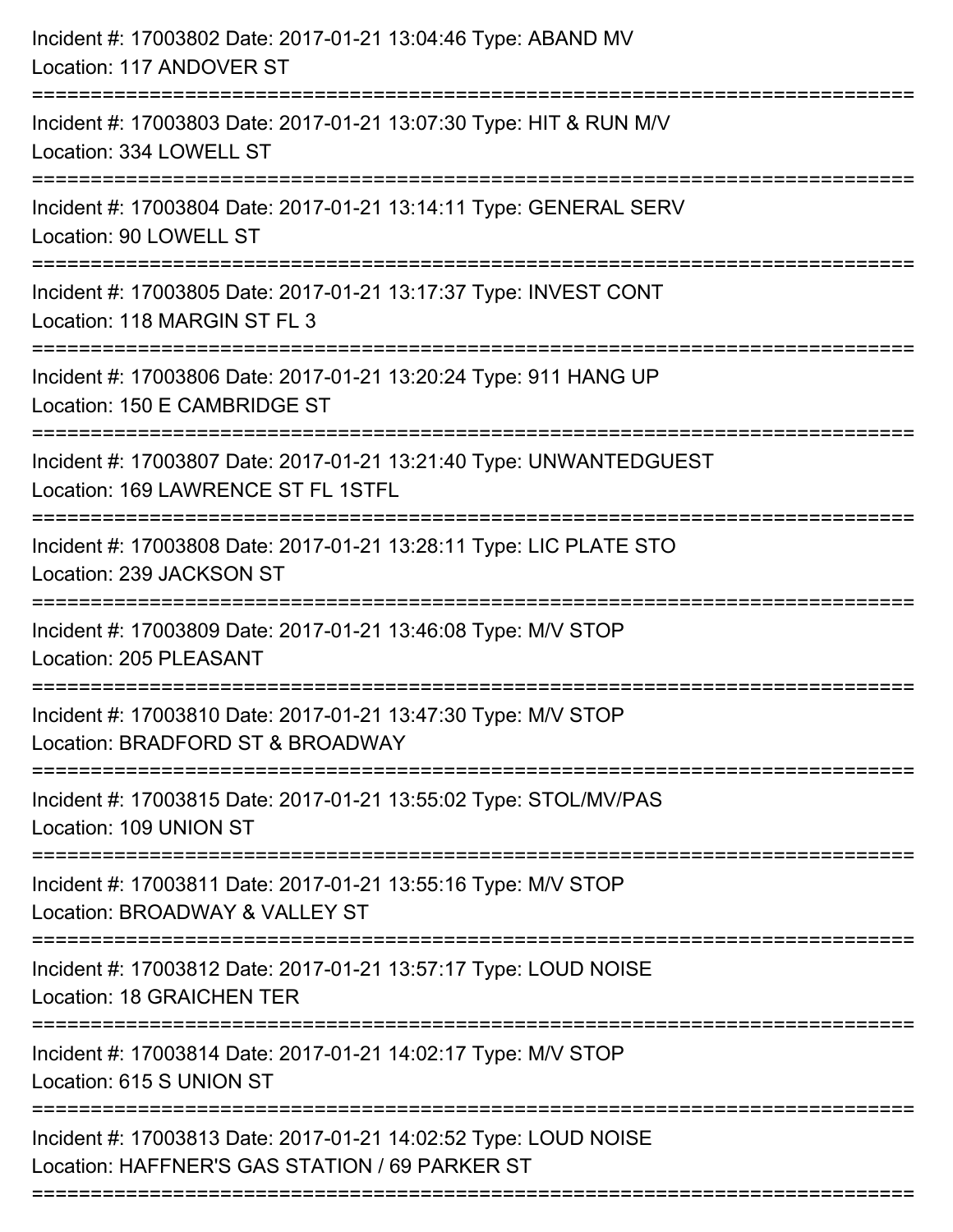Location: 11 LAWRENCE ST #302

| Incident #: 17003816 Date: 2017-01-21 14:06:52 Type: M/V STOP<br><b>Location: MARSTON ST</b>                      |
|-------------------------------------------------------------------------------------------------------------------|
| Incident #: 17003818 Date: 2017-01-21 14:19:18 Type: M/V STOP<br>Location: 816LZ7 / 40 WINTHROP AV                |
| Incident #: 17003822 Date: 2017-01-21 14:22:21 Type: B&E/MV/PAST<br>Location: 151 BAILEY ST                       |
| Incident #: 17003819 Date: 2017-01-21 14:23:03 Type: GENERAL SERV<br>Location: 57 NEWTON ST                       |
| Incident #: 17003820 Date: 2017-01-21 14:23:59 Type: WOMAN DOWN<br>Location: 45 BIGELOW ST                        |
| Incident #: 17003821 Date: 2017-01-21 14:25:43 Type: M/V STOP<br>Location: 51 MERRIMACK ST                        |
| Incident #: 17003823 Date: 2017-01-21 14:28:43 Type: M/V STOP<br>Location: AMES ST & HAVERHILL ST                 |
| Incident #: 17003824 Date: 2017-01-21 14:36:41 Type: B&E/PAST<br>Location: 25 AMHERST ST                          |
| Incident #: 17003825 Date: 2017-01-21 14:51:27 Type: LOUD NOISE<br>Location: 136 EXCHANGE ST                      |
| =================<br>Incident #: 17003826 Date: 2017-01-21 14:51:43 Type: STOL/MV/PAS<br>Location: 44 PLEASANT ST |
| Incident #: 17003827 Date: 2017-01-21 14:56:16 Type: LOUD NOISE<br>Location: 853 ESSEX ST                         |
| Incident #: 17003828 Date: 2017-01-21 15:18:04 Type: STOL/MV/PAS<br>Location: BONANZA MARKET / 181 JACKSON ST     |
| Incident #: 17003829 Date: 2017-01-21 15:26:25 Type: DOMESTIC/PROG<br>Location: 31 KENDALL ST                     |
|                                                                                                                   |

Incident #: 17003830 Date: 2017 01 21 15:43:40 Type: M/V STOP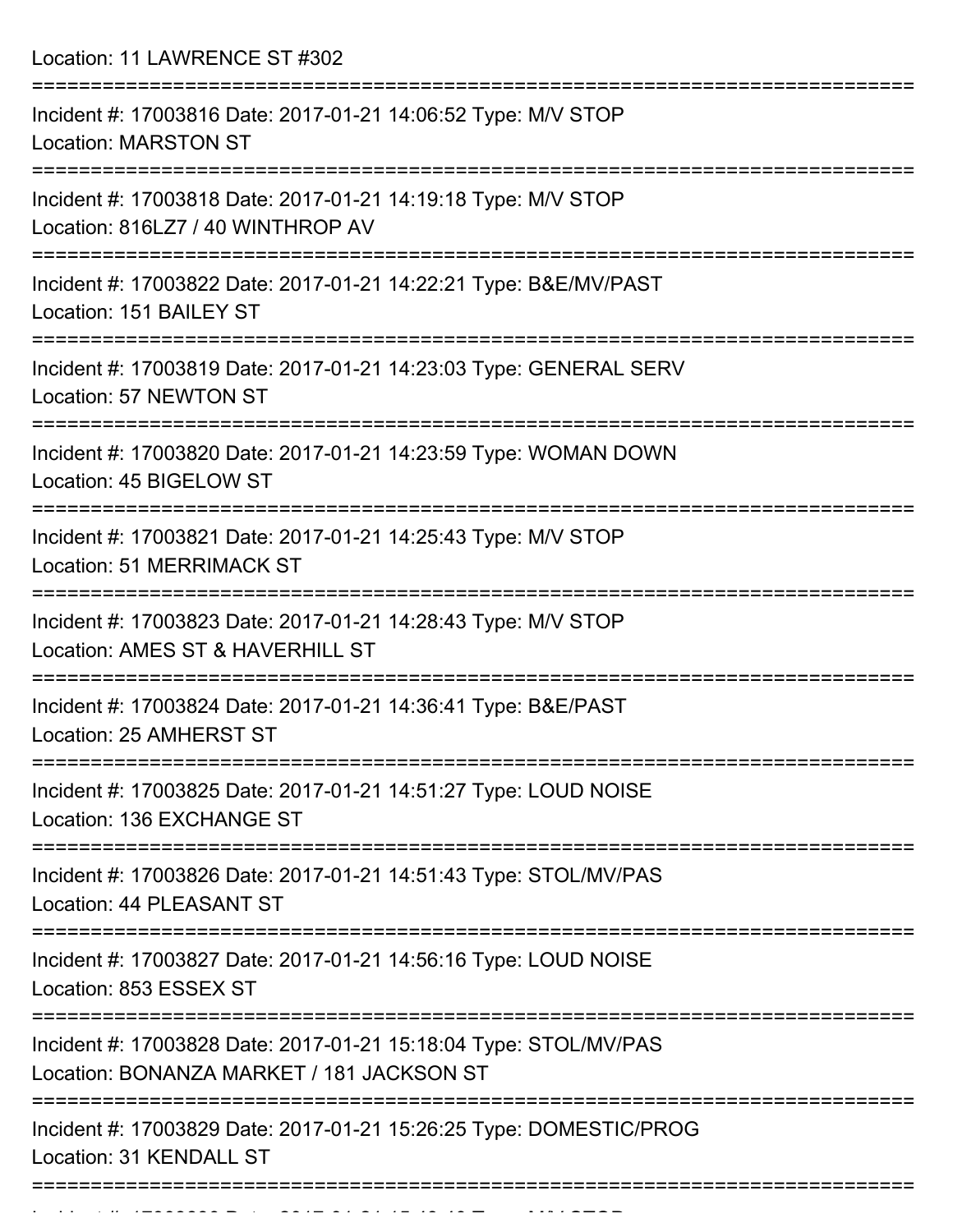| Location: 5 AVON ST                                                                                                       |
|---------------------------------------------------------------------------------------------------------------------------|
| Incident #: 17003831 Date: 2017-01-21 15:46:40 Type: UNWANTEDGUEST<br>Location: 149 WATER ST<br>------------------------- |
| Incident #: 17003832 Date: 2017-01-21 16:16:48 Type: FIGHT<br>Location: 67 FRANKLIN ST FL 1A                              |
| Incident #: 17003833 Date: 2017-01-21 16:27:39 Type: GENERAL SERV<br>Location: 75 GREENWOOD ST #1                         |
| Incident #: 17003834 Date: 2017-01-21 16:52:02 Type: SUS PERS/MV<br><b>Location: GLENN ST</b>                             |
| Incident #: 17003835 Date: 2017-01-21 16:55:42 Type: LOUD NOISE<br>Location: HAFFNER'S GAS STATION / 69 PARKER ST         |
| Incident #: 17003836 Date: 2017-01-21 17:03:35 Type: THREATS<br>Location: 9 BOSTON ST<br>====================             |
| Incident #: 17003837 Date: 2017-01-21 17:04:31 Type: AUTO ACC/NO PI<br>Location: BROTHERS PIZZA / 149 LAWRENCE ST         |
| Incident #: 17003838 Date: 2017-01-21 17:12:14 Type: DISORDERLY<br>Location: 136 EXCHANGE ST                              |
| Incident #: 17003840 Date: 2017-01-21 17:17:28 Type: MISSING PERS<br>Location: 112 CAMDEN ST                              |
| Incident #: 17003839 Date: 2017-01-21 17:21:14 Type: M/V STOP<br>Location: MARKET ST & S UNION ST                         |
| Incident #: 17003841 Date: 2017-01-21 17:23:59 Type: M/V STOP<br>Location: TOW / ISLAND ST & UNION ST                     |
| Incident #: 17003842 Date: 2017-01-21 17:24:20 Type: M/V STOP<br>Location: S BROADWAY & SALEM ST                          |
| Incident #: 17003843 Date: 2017-01-21 17:30:08 Type: M/V STOP<br>Location: ATHENS PIZZA + SUBS / 171 S BROADWAY           |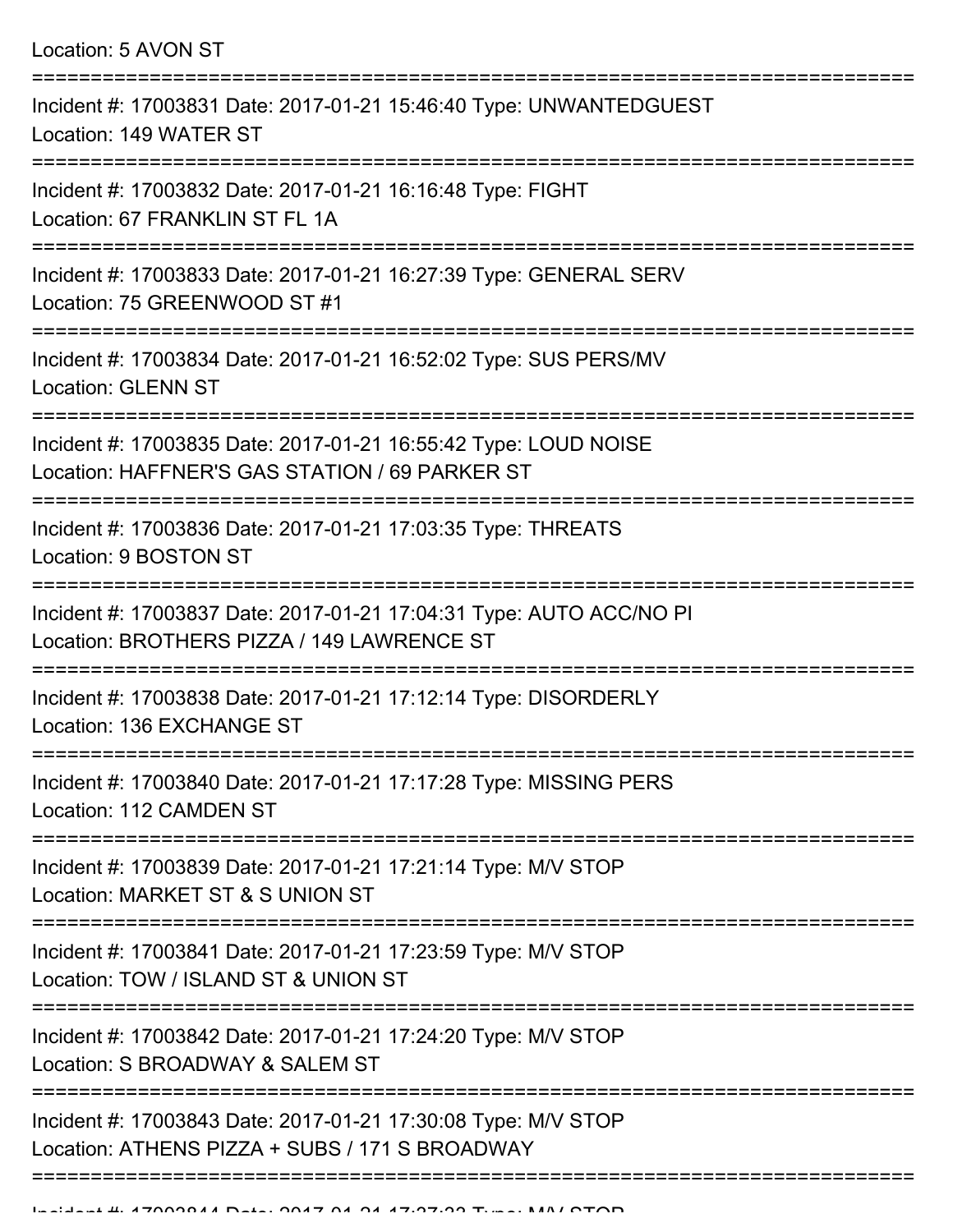| Location: ISLAND ST & UNION ST                                                                                                           |
|------------------------------------------------------------------------------------------------------------------------------------------|
| Incident #: 17003845 Date: 2017-01-21 17:39:08 Type: M/V STOP<br>Location: AMESBURY ST & ESSEX ST                                        |
| Incident #: 17003846 Date: 2017-01-21 17:41:17 Type: MAN DOWN<br>Location: CONCORD ST & FRANKLIN ST                                      |
| Incident #: 17003847 Date: 2017-01-21 17:42:21 Type: DISORDERLY<br>Location: ARLINGTON ST & SPRUCE ST<br>:============================== |
| Incident #: 17003848 Date: 2017-01-21 17:43:06 Type: AUTO ACC/NO PI<br>Location: TOW / ESSEX ST & MARGIN ST                              |
| Incident #: 17003849 Date: 2017-01-21 17:47:13 Type: M/V STOP<br>Location: 259 ANDOVER ST<br>:==================================         |
| Incident #: 17003850 Date: 2017-01-21 17:49:27 Type: M/V STOP<br>Location: EXETER ST & WINTHROP AV                                       |
| Incident #: 17003851 Date: 2017-01-21 17:53:50 Type: M/V STOP<br>Location: SOUTH ST & WEDGEWOOD RD                                       |
| Incident #: 17003852 Date: 2017-01-21 17:54:44 Type: M/V STOP<br>Location: OSGOOD ST & WINTHROP AV                                       |
| Incident #: 17003853 Date: 2017-01-21 17:56:35 Type: MEDIC SUPPORT<br>Location: GRACE MARKET / 54 UNION ST                               |
| Incident #: 17003854 Date: 2017-01-21 18:01:08 Type: M/V STOP<br>Location: GILBERT ST & S BROADWAY                                       |
| Incident #: 17003855 Date: 2017-01-21 18:03:34 Type: M/V STOP<br>Location: FARNHAM & PHILLIPS                                            |
| Incident #: 17003856 Date: 2017-01-21 18:06:20 Type: M/V STOP<br>Location: N PARISH RD & PHILLIPS ST                                     |
| Incident #: 17003857 Date: 2017-01-21 18:07:35 Type: M/V STOP<br>Location: MARKET ST & S UNION ST                                        |
| Incident #: 17003858 Date: 2017-01-21 18:08:32 Type: M/V STOP                                                                            |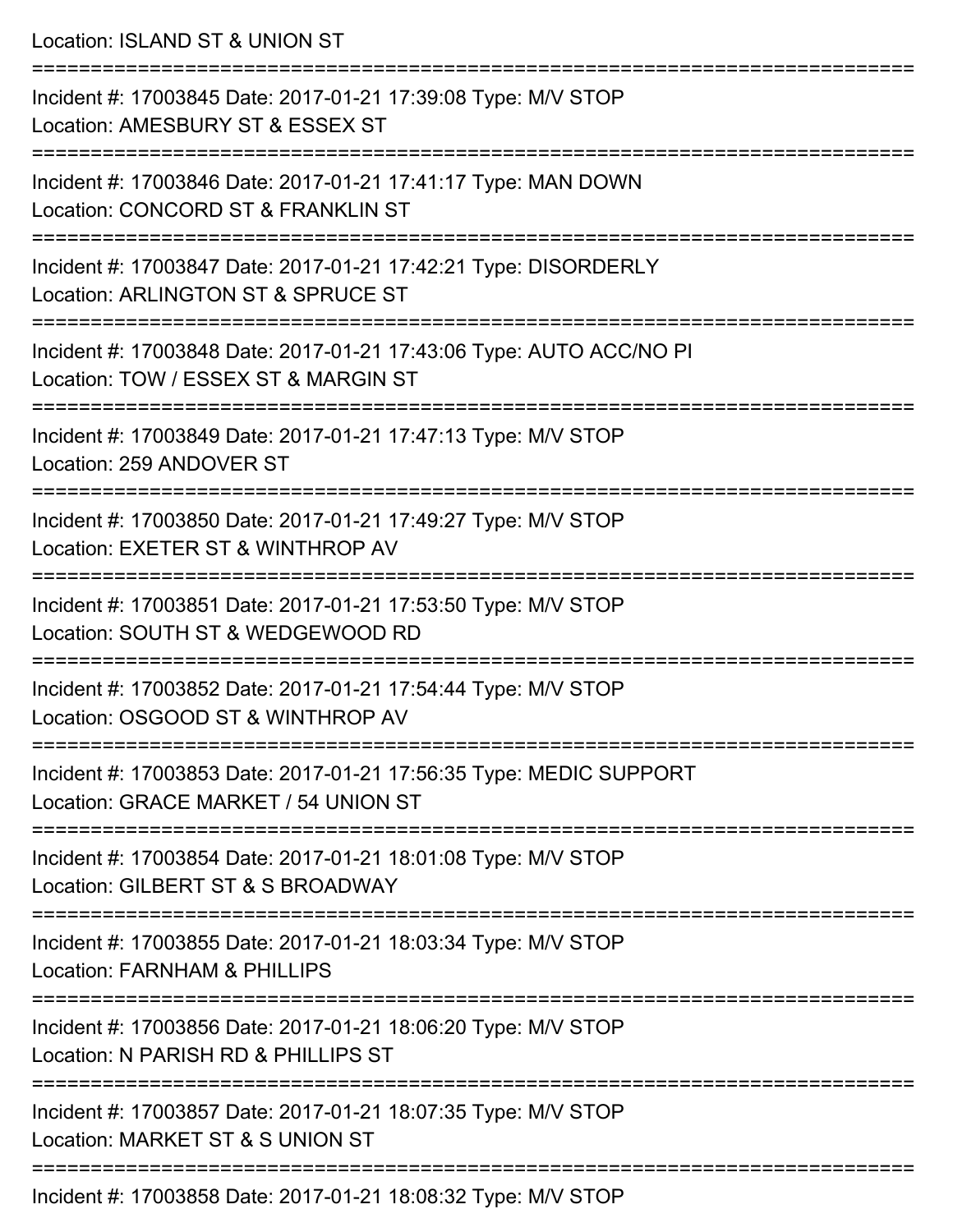| Incident #: 17003859 Date: 2017-01-21 18:11:04 Type: KEEP PEACE<br>Location: SPRINT / 160 WINTHROP AV        |
|--------------------------------------------------------------------------------------------------------------|
| Incident #: 17003860 Date: 2017-01-21 18:13:32 Type: M/V STOP<br>Location: N PARISH RD & PHILLIPS ST         |
| Incident #: 17003861 Date: 2017-01-21 18:13:46 Type: TOW/REPOSSED<br>Location: 57 BROOKFIELD ST              |
| Incident #: 17003862 Date: 2017-01-21 18:14:45 Type: SUS PERS/MV<br>Location: BROADWAY & COMMON ST           |
| Incident #: 17003863 Date: 2017-01-21 18:15:28 Type: TOW/REPOSSED<br>Location: 18 MARKET ST                  |
| Incident #: 17003864 Date: 2017-01-21 18:16:08 Type: M/V STOP<br>Location: 118 S UNION ST                    |
| Incident #: 17003865 Date: 2017-01-21 18:16:48 Type: M/V STOP<br>Location: PAISANO'S / 265 MERRIMACK ST      |
| Incident #: 17003866 Date: 2017-01-21 18:23:02 Type: M/V STOP<br>Location: CAMBRIDGE ST & WINTHROP AV        |
| Incident #: 17003869 Date: 2017-01-21 18:23:49 Type: MISSING PERS<br>Location: 178 E HAVERHILL ST            |
| Incident #: 17003867 Date: 2017-01-21 18:24:49 Type: ALARM/BURG<br>Location: TURNER RESIDENCE / 72 WESLEY ST |
| Incident #: 17003868 Date: 2017-01-21 18:25:19 Type: M/V STOP<br>Location: PHILLIPS ST & SALEM ST            |
| Incident #: 17003870 Date: 2017-01-21 18:33:36 Type: M/V STOP<br>Location: LASALLE AV & S BROADWAY           |
| Incident #: 17003871 Date: 2017-01-21 18:34:24 Type: M/V STOP<br>Location: ANDOVER ST & BLANCHARD ST         |
| Incident #: 17003872 Date: 2017-01-21 18:36:32 Type: M/V STOP                                                |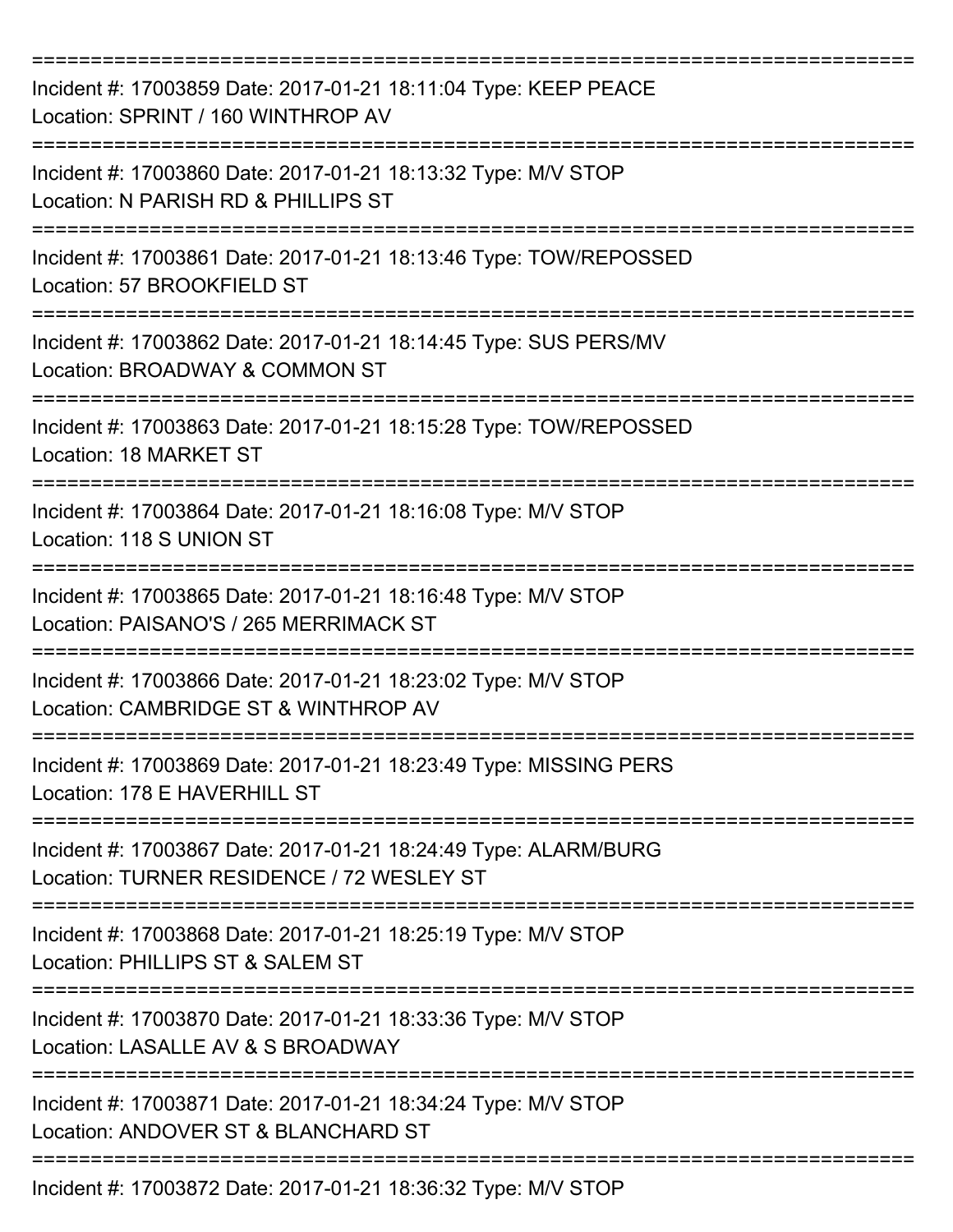| Incident #: 17003873 Date: 2017-01-21 18:39:32 Type: M/V STOP<br>Location: 621 ESSEX ST                          |
|------------------------------------------------------------------------------------------------------------------|
| Incident #: 17003874 Date: 2017-01-21 18:48:49 Type: M/V STOP<br>Location: S BROADWAY & MCKINLEY                 |
| Incident #: 17003875 Date: 2017-01-21 18:50:26 Type: M/V STOP<br>Location: S UNION ST & WINTHROP AV              |
| Incident #: 17003876 Date: 2017-01-21 18:53:58 Type: M/V STOP<br>Location: S BROADWAY & SALEM ST                 |
| Incident #: 17003877 Date: 2017-01-21 18:57:12 Type: M/V STOP<br>Location: S BROADWAY & MCKINLEY                 |
| Incident #: 17003878 Date: 2017-01-21 18:58:54 Type: M/V STOP<br>Location: 165 S BROADWAY                        |
| Incident #: 17003879 Date: 2017-01-21 19:00:58 Type: MV/BLOCKING<br>Location: 5 EXCHANGE ST                      |
| ==========<br>Incident #: 17003880 Date: 2017-01-21 19:05:04 Type: M/V STOP<br>Location: JAMAICA ST & S UNION ST |
| Incident #: 17003881 Date: 2017-01-21 19:06:03 Type: M/V STOP<br>Location: E HAVERHILL ST & MARSTON ST           |
| Incident #: 17003882 Date: 2017-01-21 19:07:45 Type: M/V STOP<br>Location: ESSEX ST & JACKSON ST                 |
| Incident #: 17003883 Date: 2017-01-21 19:08:29 Type: M/V STOP<br>Location: LASALLE AV & S BROADWAY               |
| Incident #: 17003885 Date: 2017-01-21 19:08:37 Type: UNWANTEDGUEST<br>Location: BELLA NAILS / 328 LAWRENCE ST    |
| Incident #: 17003884 Date: 2017-01-21 19:09:37 Type: M/V STOP<br>Location: CANAL ST & UNION ST                   |
| Incident #: 17003886 Date: 2017-01-21 19:21:15 Type: M/V STOP                                                    |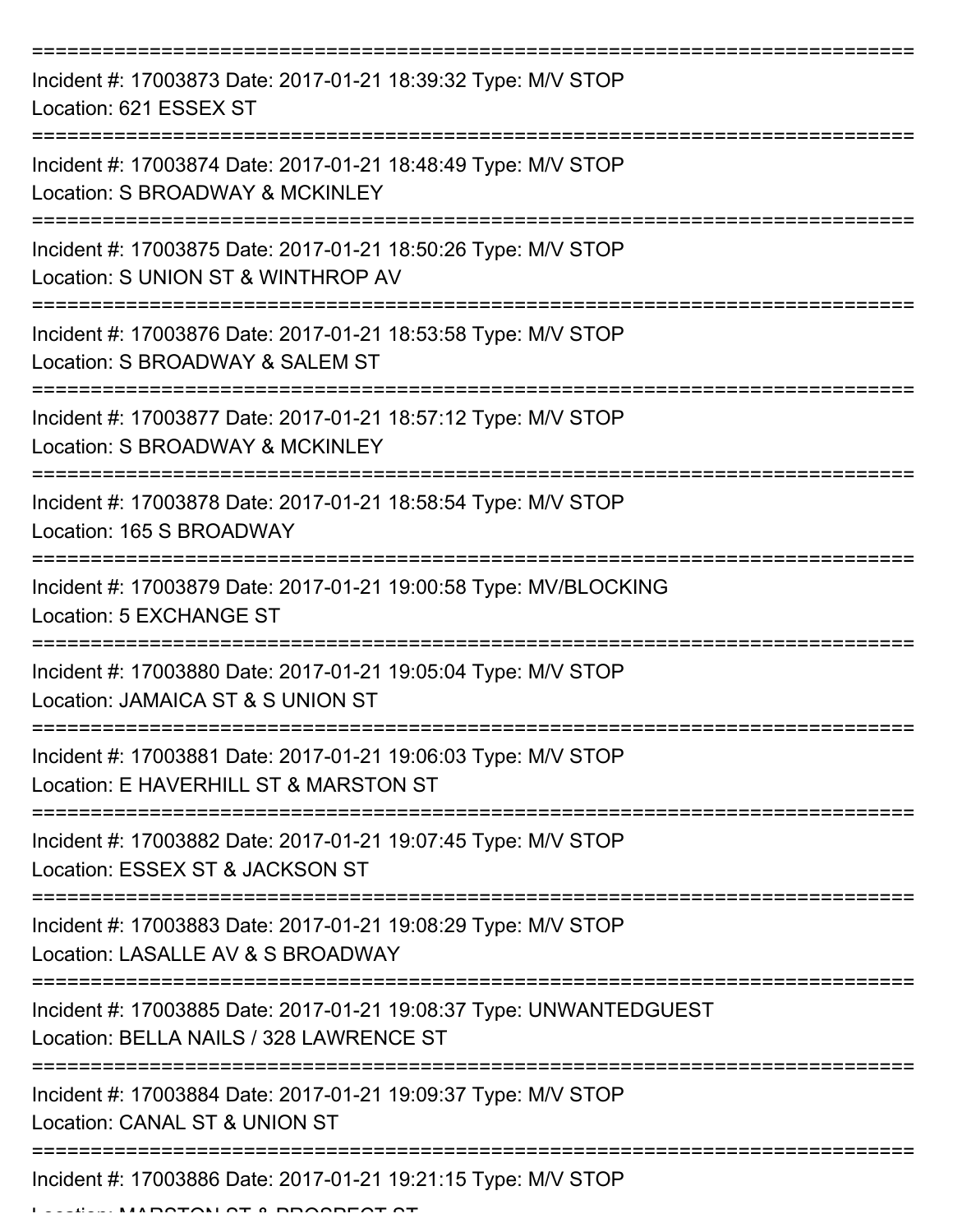| Incident #: 17003888 Date: 2017-01-21 19:26:15 Type: M/V STOP<br>Location: HAVERHILL ST & PROSPECT ST |
|-------------------------------------------------------------------------------------------------------|
| Incident #: 17003887 Date: 2017-01-21 19:26:26 Type: ASSSIT OTHER PD<br>Location: HOLY FAMILY / null  |
| Incident #: 17003889 Date: 2017-01-21 19:29:17 Type: B&E/ATTEMPY<br>Location: 245 PROSPECT ST FL 1    |
| Incident #: 17003890 Date: 2017-01-21 19:29:41 Type: M/V STOP<br>Location: 439 S UNION ST             |
| Incident #: 17003891 Date: 2017-01-21 19:38:04 Type: M/V STOP<br>Location: MARSTON ST & PROSPECT ST   |
| Incident #: 17003892 Date: 2017-01-21 19:41:13 Type: M/V STOP<br><b>Location: CENTRAL BRIDGE</b>      |
| Incident #: 17003893 Date: 2017-01-21 19:41:14 Type: ANIMAL COMPL<br>Location: 137 MARSTON ST         |
| Incident #: 17003894 Date: 2017-01-21 19:42:28 Type: INVESTIGATION<br>Location: 333 HOWARD ST #11     |
| Incident #: 17003895 Date: 2017-01-21 19:44:31 Type: M/V STOP<br>Location: BROADWAY & WATER ST        |
| Incident #: 17003896 Date: 2017-01-21 19:46:57 Type: M/V STOP<br>Location: S BROADWAY & SHATTUCK ST   |
| Incident #: 17003897 Date: 2017-01-21 19:50:30 Type: LOUD NOISE<br>Location: 262 E HAVERHILL ST FL 3  |
| Incident #: 17003898 Date: 2017-01-21 19:51:23 Type: M/V STOP<br>Location: TOW / MARSTON & CANAL      |
| Incident #: 17003899 Date: 2017-01-21 20:03:37 Type: M/V STOP<br>Location: BROADWAY & COMMON ST       |
| -----------------------<br>Incident #: 17003900 Date: 2017-01-21 20:04:52 Type: SELECTIVE ENF         |

Location: AMESBURY ST & METHUEN ST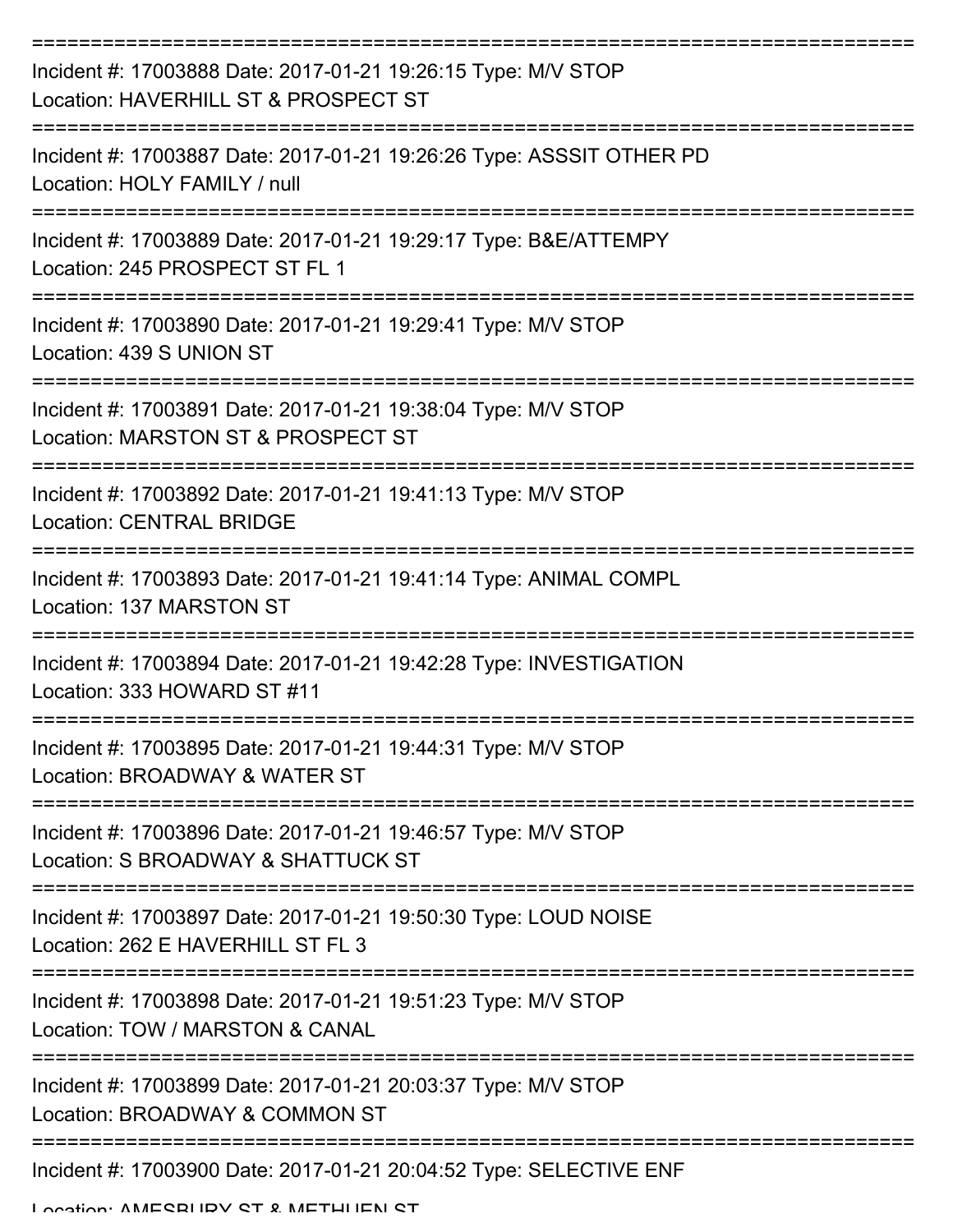| Incident #: 17003901 Date: 2017-01-21 20:13:55 Type: M/V STOP<br>Location: PARKER ST & SPRINGFIELD ST                                               |
|-----------------------------------------------------------------------------------------------------------------------------------------------------|
| Incident #: 17003902 Date: 2017-01-21 20:26:33 Type: GENERAL SERV<br>Location: 90 LOWELL ST                                                         |
| Incident #: 17003903 Date: 2017-01-21 20:28:10 Type: MAL DAMAGE<br>Location: 27 FAIRMONT ST #1                                                      |
| Incident #: 17003904 Date: 2017-01-21 20:30:53 Type: MISSING PERS<br>Location: 323 LAWRENCE ST FL 3                                                 |
| Incident #: 17003905 Date: 2017-01-21 20:48:06 Type: NOISE ORD<br>Location: 20 BENNINGTON ST FL 2                                                   |
| Incident #: 17003906 Date: 2017-01-21 21:09:05 Type: ALARM/BURG<br>Location: AMERICAN FOOD BASKET / 73 WINTHROP AV                                  |
| Incident #: 17003908 Date: 2017-01-21 21:11:22 Type: ALARM/BURG<br>Location: MARTINEZ RESIDENCE / 30 SHAW ST                                        |
| Incident #: 17003907 Date: 2017-01-21 21:12:27 Type: M/V STOP<br>Location: 28 MARSTON ST                                                            |
| Incident #: 17003909 Date: 2017-01-21 21:13:06 Type: MISSING PERS<br>Location: LAWRENCE HIGH SCHOOL / 71 N PARISH RD<br>--------------------------- |
| Incident #: 17003911 Date: 2017-01-21 21:26:22 Type: SHOTS FIRED<br>Location: TOW / 391 CHESTNUT ST                                                 |
| Incident #: 17003910 Date: 2017-01-21 21:26:53 Type: DISTURBANCE<br>Location: 323 BROADWAY                                                          |
| Incident #: 17003912 Date: 2017-01-21 21:27:45 Type: NOISE ORD<br>Location: 262 E HAVERHILL ST #1                                                   |
| Incident #: 17003913 Date: 2017-01-21 21:31:06 Type: NOISE ORD<br>Location: 4 INMAN ST #15 FL 2                                                     |
| Incident #: 17003914 Date: 2017-01-21 21:37:57 Type: M/V STOP<br>Location: FERRY ST & MARSTON ST                                                    |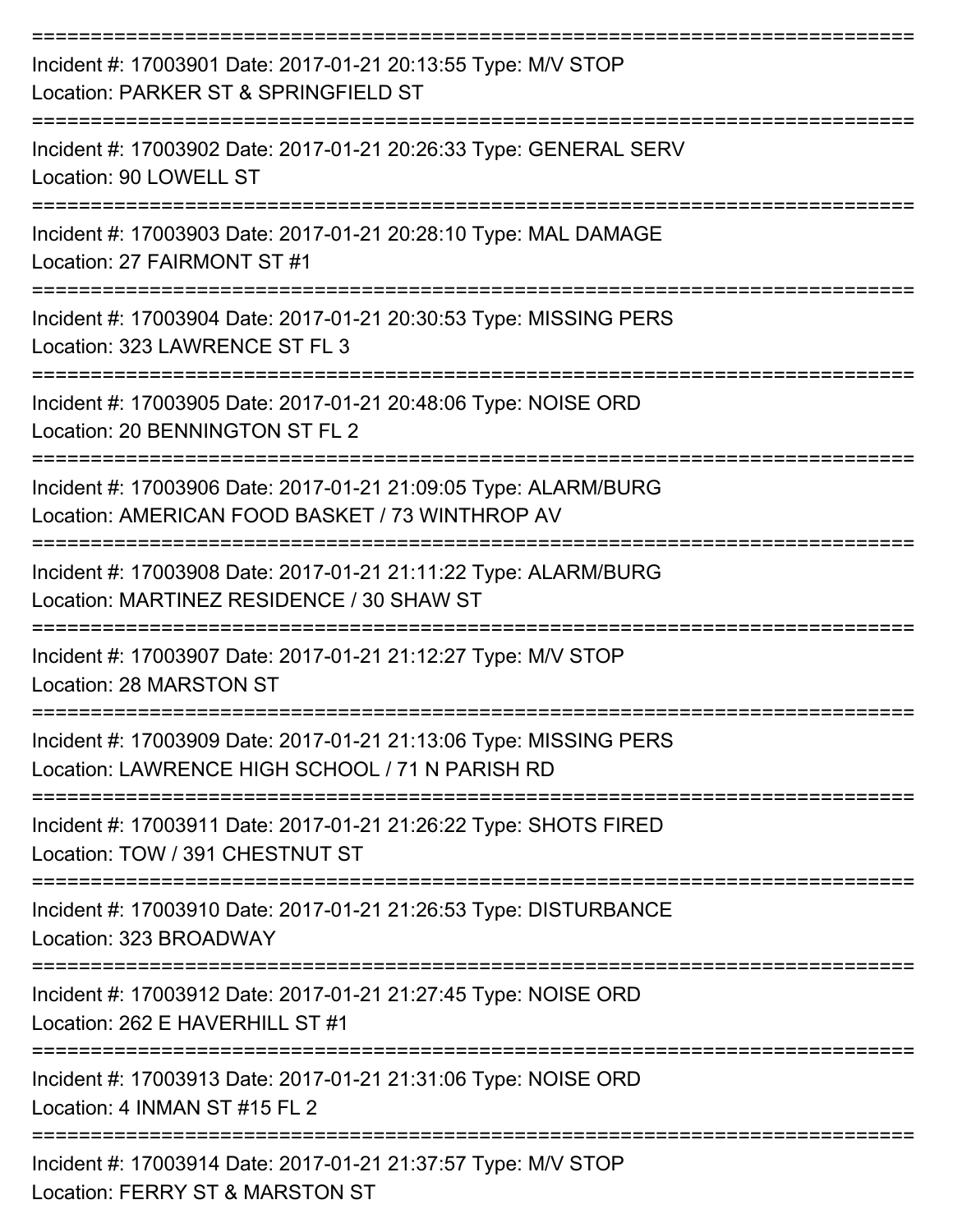| Incident #: 17003915 Date: 2017-01-21 21:58:31 Type: M/V STOP<br>Location: HAFFNERS CAR WASH / 330 S BROADWAY                                 |
|-----------------------------------------------------------------------------------------------------------------------------------------------|
| =======================<br>Incident #: 17003916 Date: 2017-01-21 22:12:38 Type: NOISE ORD<br>Location: 17 BROOK ST FL 2                       |
| Incident #: 17003917 Date: 2017-01-21 22:30:27 Type: M/V STOP<br>Location: FRANKLIN ST & HAVERHILL ST                                         |
| Incident #: 17003918 Date: 2017-01-21 22:41:47 Type: SHOTS FIRED<br>Location: 48 KINGSTON ST FL 2                                             |
| Incident #: 17003919 Date: 2017-01-21 22:43:53 Type: AUTO ACC/NO PI<br>Location: BROADWAY LIQUORS / 434 BROADWAY & TOW<br>:================== |
| Incident #: 17003920 Date: 2017-01-21 22:45:24 Type: M/V STOP<br>Location: FRANKLIN ST & LOWELL ST                                            |
| Incident #: 17003921 Date: 2017-01-21 22:48:29 Type: NOTIFICATION<br>Location: 216 WALNUT ST #1                                               |
| Incident #: 17003922 Date: 2017-01-21 22:48:56 Type: MV/BLOCKING<br>Location: ANDOVER ST & PHILLIPS ST                                        |
| Incident #: 17003923 Date: 2017-01-21 22:50:01 Type: MISSING PERS<br>Location: 323 LAWRENCE ST FL 3                                           |
| Incident #: 17003924 Date: 2017-01-21 23:02:30 Type: MISSING PERS<br>Location: 69 BROOKFIELD ST                                               |
| Incident #: 17003925 Date: 2017-01-21 23:06:26 Type: CK WELL BEING<br>Location: CANAL ST & MILL ST                                            |
| Incident #: 17003926 Date: 2017-01-21 23:09:10 Type: CK WELL BEING<br>Location: 48 KINGSTON ST FL 2                                           |
| Incident #: 17003927 Date: 2017-01-21 23:11:52 Type: FIGHT<br>Location: 615 S UNION ST                                                        |
| Incident #: 17003928 Date: 2017-01-21 23:14:25 Type: ALARM/BURG<br>Location: LORENZO BUILDING / 599 CANAL ST                                  |